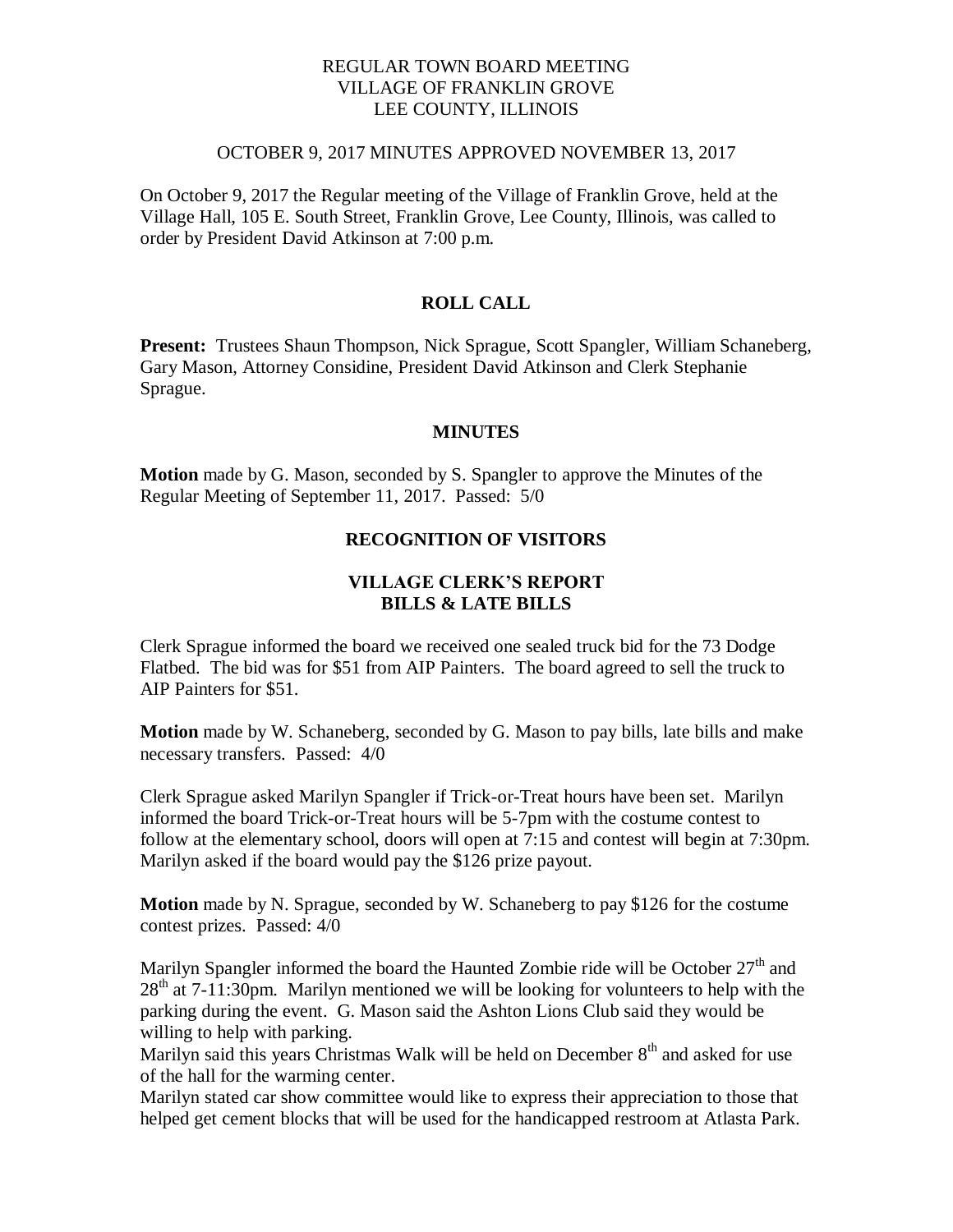Clerk Sprague addressed the board about a memorial for Tony Schaneberg. Rather than purchasing a memorial plaque, she suggested a bench with the memorial engraved in the wood slats. The board agreed the bench would be a good idea. S. Spangler suggested checking to see if there is one available that would be at least 18" high so it would be easier for seniors. G. Mason suggested we could place concrete bricks or something under the bench if need be. S. Spangler suggested checking into composite material rather than wood for the slats that would last longer than the wood slats.

### **POLICE REPORT**

Miles on the police  $car - 487$ Complaints/Calls for Service – 8 Traffic Stops – 3 Traffic Warnings  $-3$ Ordinance Warnings – 2 Motorist Assist  $-1$ House Checks – 2 Assist other Agency  $-1$ 

## **RECOGNITION OF VISITORS**

### **Note: Trustee Thompson arrived at 7:17 p.m.**

Jesse Hardy addressed the board concerning the property at 236 N. State St. Jesse stated he believes 70-75% of the material can be reused. He would like to take down the existing building and rebuild it. Jesse estimated it will take him one year to have it tore down and the walls back up.

After much discussion concerning if rebuilding is allowed because of the location being so close to the street, President Atkinson advised the board there are 3 options, the legal route (which is very expensive and time consuming), have him build a wall at a time, or allow him to tear down, secure it with a fence and rebuild it. S. Spangler added the foundation needs to be inspected and approved before rebuild.

President Atkinson advised Jesse he will get in touch with him to let him know how to proceed.

Bob Logan addressed the board to inform them of a public book talk and artist reception held at the Winifred Knox Memorial Library on Thursday, October  $19<sup>th</sup>$  from 5-8pm with Mariah Karson, author of *American Legion*. Bob asked for permission to share the event on the board members Facebook page. No one objected to having the event shared on their page.

#### **LEGAL ISSUES (Attorney Considine)**

Attorney Considine updated the board on the Suski collection; having difficulties serving the papers, believe his attorney has abandoned him so he is representing himself. There is a court date of October  $26<sup>th</sup>$  and still trying to pursue this citation, Winnebago county hasn't been able to get him served. When served the papers they will be able to attach to the assets that he has, he will be sworn in under oath and will have to disclose his assets that he has so we can pursue the money we already have the judgment for.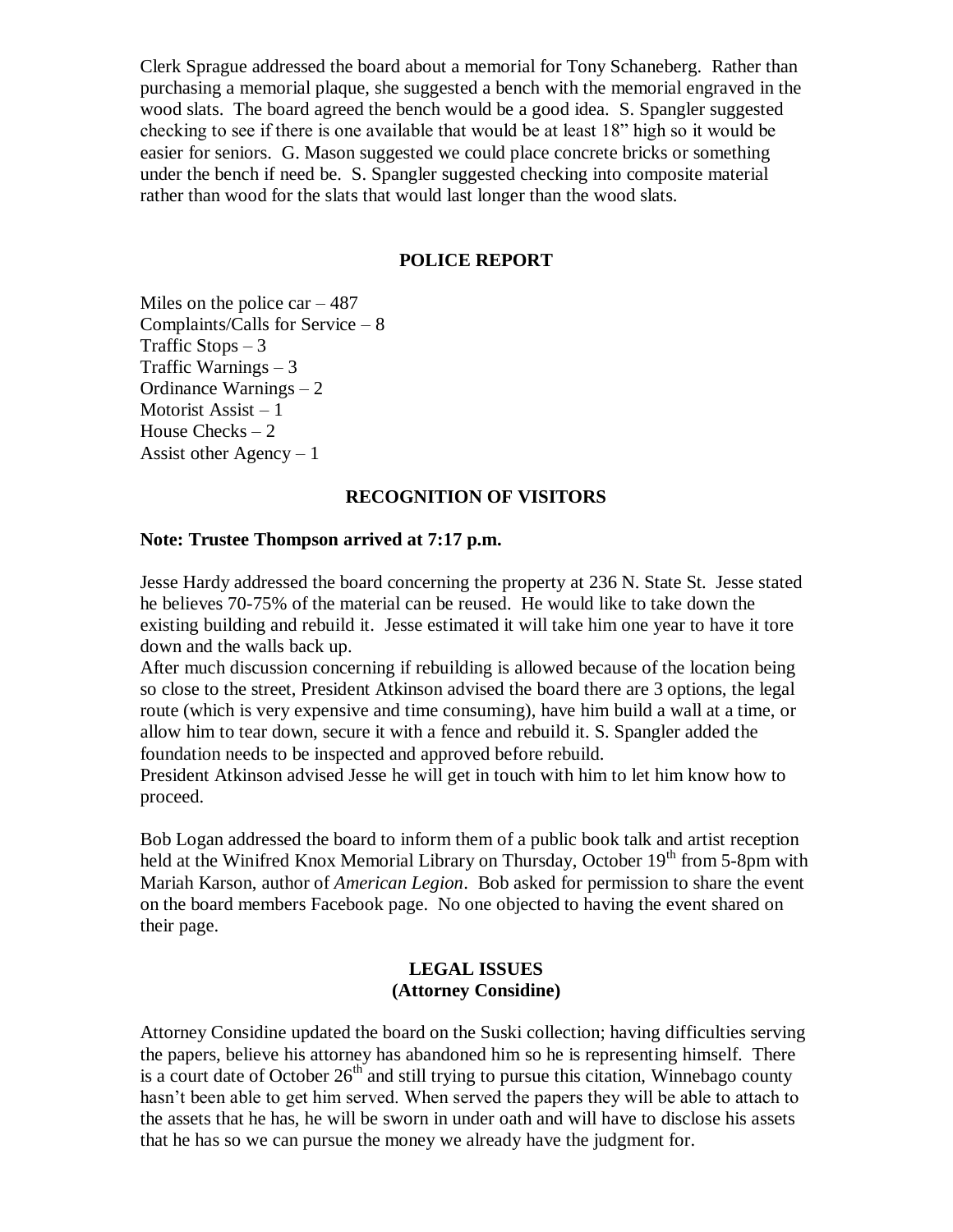### **GENERAL ISSUES**

President Atkinson advised the board the gentlemen we had lined up for the water and sewer position took a job with a contracting firm. However, this created a chain of communication between the village and the contracting firm, Test, Inc. There are different levels of participation. Option A is \$1,800/month which would give us 15 manhours a week with a certified operator. Option B is \$500, they would send their certified operator once a week and they would make a list of what needs to be done. For about \$8,000 annually they will do all our testing for both water and sewer.

**Motion** made by S. Spangler, seconded by W. Schaneberg to hire Test, Inc. for \$1,800/month as our water and sewer contractor which includes 15 manhours per week.

## C**OMMITTEE REPORTS**

# **STREETS & ALLEYS**

(N. Sprague Chairman)

Trustee Sprague advised the board Ace Hardware is willing to sell us their 2008 chipper with 780 hours for \$17,500 which includes full service and extra blades. To give a comparison of similar chippers for sale, he provided info of a 2007 for \$23,000 with 1132 hours, and a 2011 for \$27,000 with 1311 hours.

**Motion** made by G. Mason, seconded by W. Schaneberg to purchase the chipper from Ace Hardware for \$17,500. Passed: 5/0

President Atkinson suggested to have a plan on what is going to be done with the old chipper.

#### **WATER & SEWER**

(W. Schaneberg Chairman)

None

#### **COMMUNITY DEVELOPMENT**

(G. Mason Chairman)

Trustee Mason asked the board if anyone had an opportunity to look over the information he provided last month about the Community Heart and Soul community program, if he was going in the right direction. Trustee Spangler said he did read the material, he is all for it but in his experience, he has found it is very hard to get people to participate. Trustee Mason stated it would be nice to be able to have everyone come together to give ideas that would benefit everybody and not just their one organization, to have everyone working towards the same thing rather than going in twenty different directions.

President Atkinson informed Trustee Mason he would really like him to start promoting our community and whatever houses are for sale or rent here in Rochelle. Trustee Mason said he is on the Rochelle Chamber and he will pursue that.